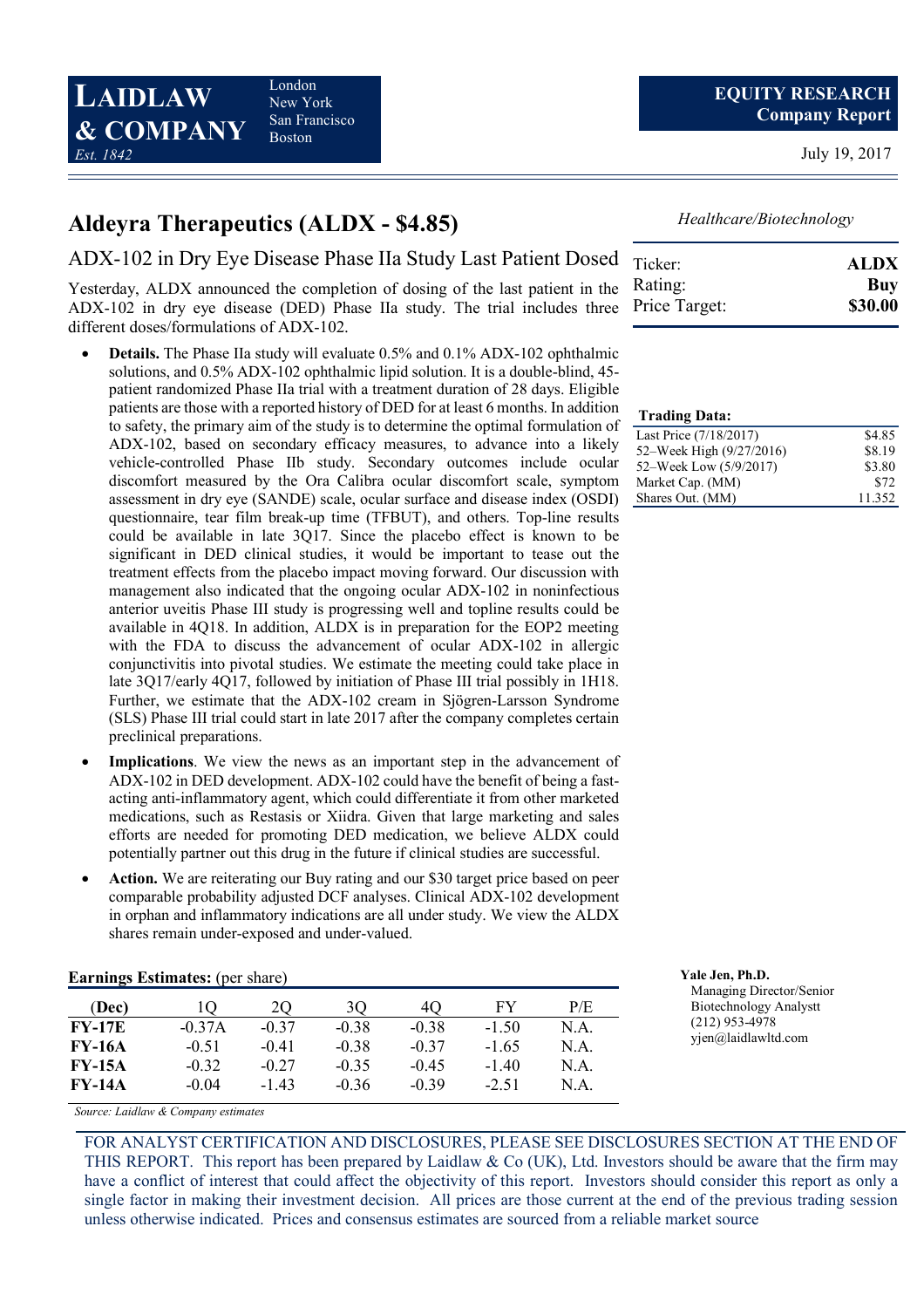| Product                        | <b>Indication</b>                               | Event                                                        | Timing | Importance |
|--------------------------------|-------------------------------------------------|--------------------------------------------------------------|--------|------------|
|                                |                                                 | Start Phase III study                                        | 4Q17   | $***$      |
| ADX-102 cream                  | Sjögren-Larsson Syndrome (SLS)                  | Potentially interim Phase III study results                  | 2H18   | ****       |
|                                |                                                 | Potentially Phase III study results                          | 2019   | ****       |
|                                | Noninfectious anterior uveitis                  | Potentially report Phase III study top-line results          | 4Q18   | ****       |
|                                |                                                 | Potentially start 2nd Phase III trial                        | 2019   | $***$      |
| ADX-102 eyedrop                |                                                 | Potentially EOP2 discussion with the FDA                     | 2H17   | $***$      |
|                                | Allergic conjunctivitis                         | Potential to start next clinical trial                       | 1H18   | ***        |
|                                | Dry eye syndrome                                | Potentially report Phase II dose-optimizing trial<br>results | 3Q17   | ****       |
| Oral ADX-102 or<br>new trapper |                                                 | Potentially to start safety Phase I study                    | 1Q18   | $***$      |
|                                | Succinic Semi-aldehyde                          | Potentially to start Phase IIa study                         | 2H18   | ***        |
|                                | Dehydrogenase (SSADH)                           | Potentially to report Phase IIa study results                | 2019   | ****       |
|                                | Sjögren-Larsson Syndrome (SLS)<br>CNS disorders | Potentially to start Phase I study                           | 2H18   | ***        |
| New aldehyde<br>trapper        |                                                 | Provide more updates                                         | 2H17   | ***        |

# Anticipated milestones in 2017 and beyond

\*\*\*\*\* / \*\*\*\*\* Major catalyst event that could impact share price very significantly while \*\*\* event is more informative

Source: Laidlaw & Company and company presentation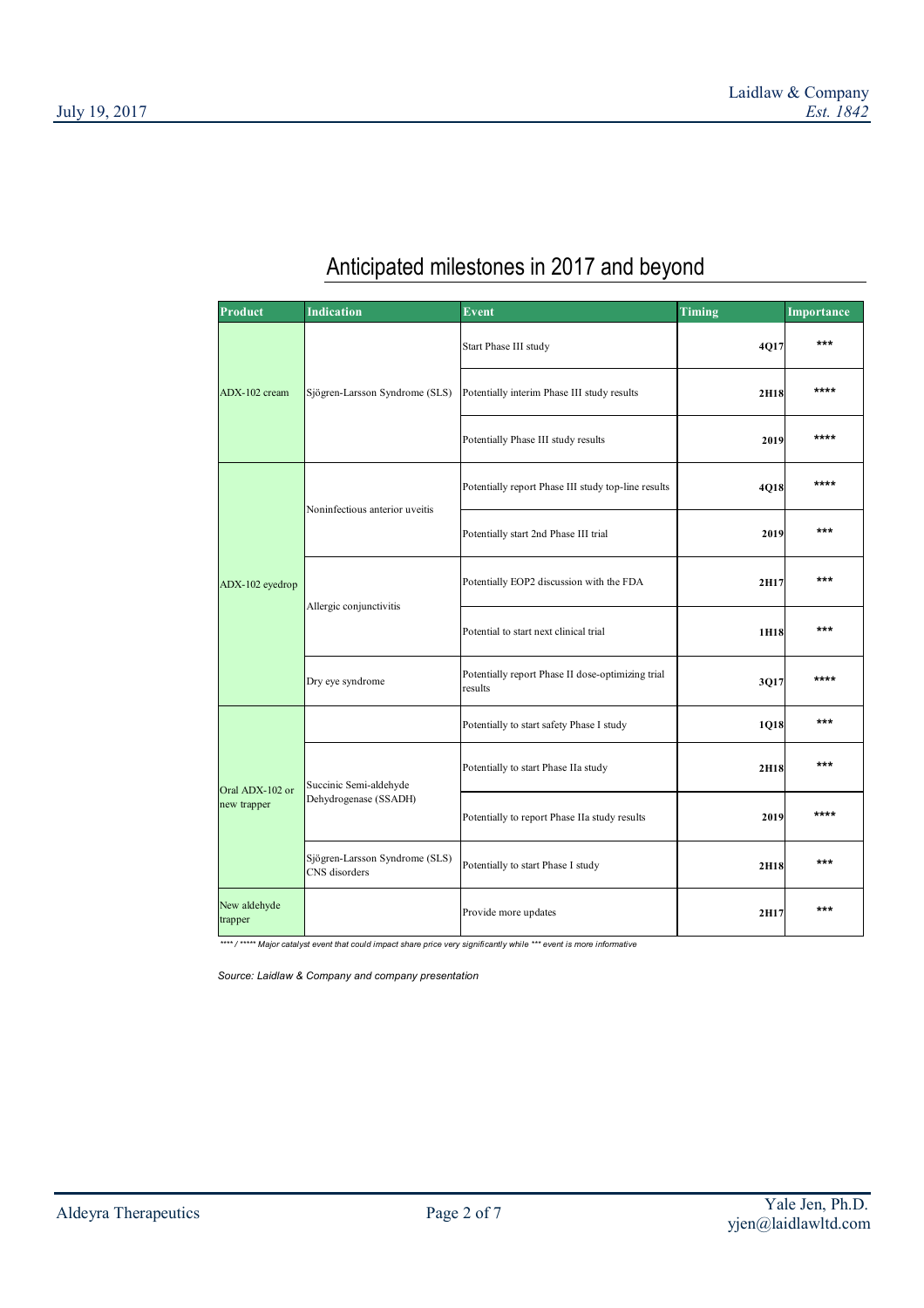## Major Risks

Risks of clinical study failure could have a major impact on ALDX share value. Although promising aspects of the company's lead products, ADX-102 in the two indications under clinical trials; it remains too early to predict the safety and efficacy from the two ongoing and upcoming clinical studies. The clinical validation for these programs has not been established. The success of each study could illustrate ADX-102 treatment potential of separate disease areas. It is important that one or both studies demonstrate a positive outcome in order to increase the company's assets and shareholder value. Negative results of either of the clinical studies could impair shareholder value. Further, should these programs further advance into later clinical stage development, it remains too early to predict any potential success of such clinical trials. In SLS, it is possible that elevated fatty alcohol, instead of elevated aldehyde, affects the progression of the disease. If so, ADX-102 might not have the therapeutic effect on of elevated fatty alcohol levels. We view this to be a very modest risk, however.

Products may not be approved or reach anticipated sales. Aldeyra's current pipeline products have exhibited the potential to generate positive clinical outcomes from current and future trials. However, it remains too early to project whether any of these products will be approved by regulatory agencies. Even if the products were to enter the market, sales could be significantly below projections due to the specific product label under approval, physician consensus for prescribing the drug, changes of treatment paradigms, entrance of competitors, and possibly the changes in pricing flexibility and payer reimbursement. A revenue outlook below expectations could also negatively affect ALDX shareholder value.

Limited product offering and further validation of technology represent limited diversification to investors. The major technology platform of ALDX is aldehyde trapping and the company currently has only one drug, ADX-102, in two different delivery forms, in clinical studies. As such, ALDX has a very concentrated product offering portfolio and hence, exhibits limited diversification for investors. In addition, although aldehyde trapping is a novel and logical approach in drug development, it remains too early to gain greater buy-in within medical and investor communities since clinical validation remains very limited.

Additional financings could dilute shareholder value. Although the company had ~\$29MM cash at the end of 3Q16, ALDX could need more financial resources going forward if it wants to expand and further develop its pipeline. Should the product not receive FDA approval, or product revenue does not reach expectations; the company might need to issue new equity to raise additional cash. Under such a scenario, the share value of existing shareholders could be diluted.

Limited trading liquidity limits shareholder options. Given ALDX shares only entered the public market recently; daily trading volume and name recognition are relatively modest. With relatively illiquid trading volume, shareholders wanting to increase or reduce their positions in a volatile stock market may face constraints.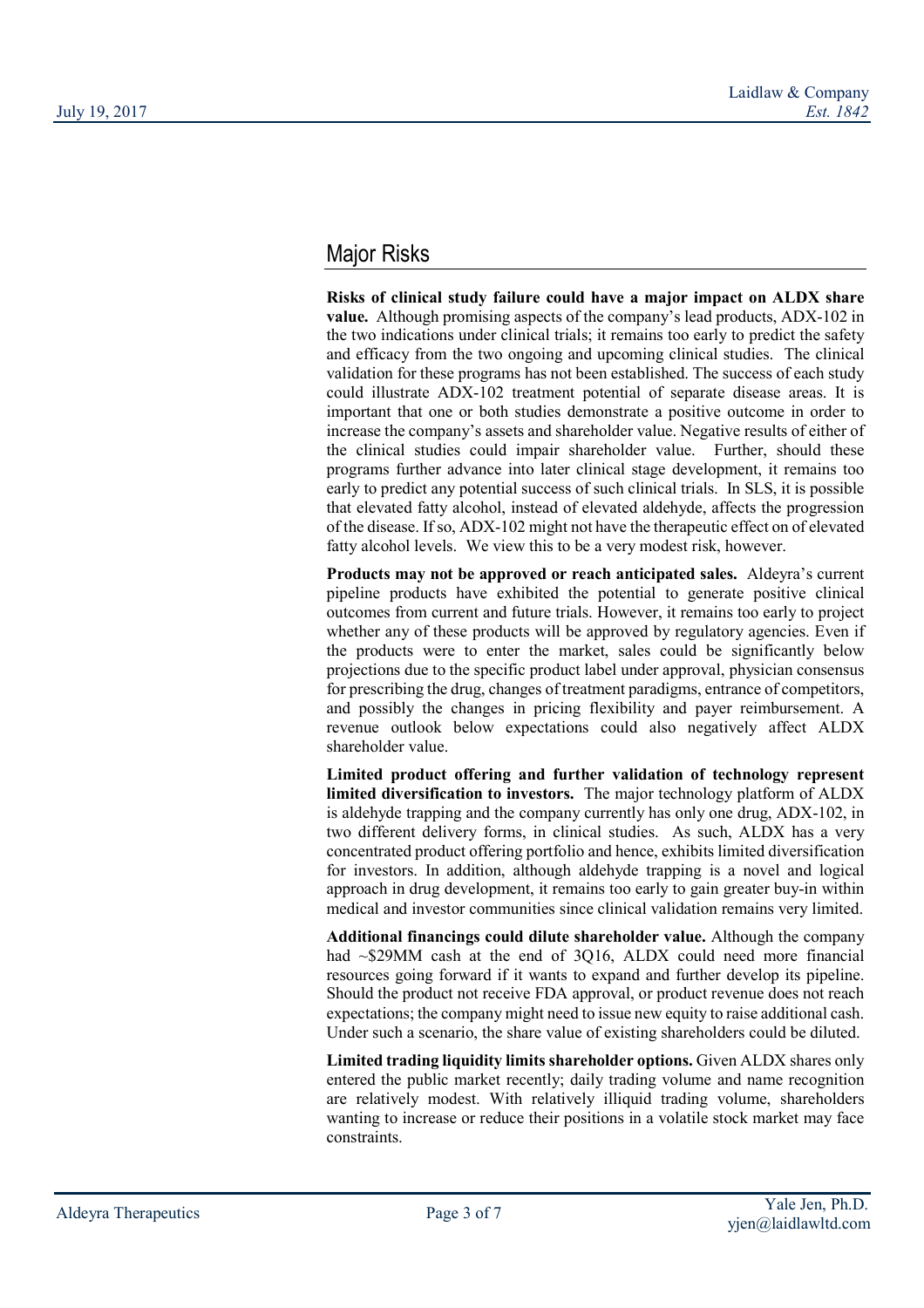### Aldeyra Therapeutics – Income Statement

| $A$ luevia Tilerapeutics – ilicollie Statellielit                                                                                                                                                                                                                                                                                                                                                                                                                                                                                                                                                                             |                                                                                                                                                                        |                                                                                                                                                                                                      |                                                                                                                                                                                            |                                                                          |                                                                                    |                                                                                    |                                                                                 |                                                                                                                                                                                          |                                                                                                                                                                                         |                                                                                                                                                                                               |                                                                                                                                                                                                            |
|-------------------------------------------------------------------------------------------------------------------------------------------------------------------------------------------------------------------------------------------------------------------------------------------------------------------------------------------------------------------------------------------------------------------------------------------------------------------------------------------------------------------------------------------------------------------------------------------------------------------------------|------------------------------------------------------------------------------------------------------------------------------------------------------------------------|------------------------------------------------------------------------------------------------------------------------------------------------------------------------------------------------------|--------------------------------------------------------------------------------------------------------------------------------------------------------------------------------------------|--------------------------------------------------------------------------|------------------------------------------------------------------------------------|------------------------------------------------------------------------------------|---------------------------------------------------------------------------------|------------------------------------------------------------------------------------------------------------------------------------------------------------------------------------------|-----------------------------------------------------------------------------------------------------------------------------------------------------------------------------------------|-----------------------------------------------------------------------------------------------------------------------------------------------------------------------------------------------|------------------------------------------------------------------------------------------------------------------------------------------------------------------------------------------------------------|
| ( \$'000)                                                                                                                                                                                                                                                                                                                                                                                                                                                                                                                                                                                                                     | 2014                                                                                                                                                                   | 2015                                                                                                                                                                                                 | 2016                                                                                                                                                                                       | <b>1Q17</b>                                                              | <b>2Q17E</b>                                                                       | 3Q17E                                                                              | 4Q17E                                                                           | 2017E                                                                                                                                                                                    | 2018E                                                                                                                                                                                   | 2019E                                                                                                                                                                                         | 2020E                                                                                                                                                                                                      |
| Revenue<br>Product revenue<br>Other revenue                                                                                                                                                                                                                                                                                                                                                                                                                                                                                                                                                                                   | $\mathbf 0$<br>$\mathbf 0$                                                                                                                                             | $\mathbf{0}$<br>$\mathbf{0}$                                                                                                                                                                         | $\mathbf{0}$<br>$\mathbf 0$                                                                                                                                                                | $\overline{a}$                                                           | $\blacksquare$                                                                     |                                                                                    |                                                                                 | $\mathbf 0$<br>$\mathbf{0}$                                                                                                                                                              | $\Omega$<br>$\mathbf{0}$                                                                                                                                                                | $\mathbf{0}$<br>$\mathbf{0}$                                                                                                                                                                  | 2,944<br>$\mathbf{0}$                                                                                                                                                                                      |
| Total revenue                                                                                                                                                                                                                                                                                                                                                                                                                                                                                                                                                                                                                 | 0                                                                                                                                                                      | $\mathbf{0}$                                                                                                                                                                                         | $\mathbf{0}$                                                                                                                                                                               |                                                                          |                                                                                    |                                                                                    |                                                                                 | $\mathbf{0}$                                                                                                                                                                             | $\Omega$                                                                                                                                                                                | $\mathbf{0}$                                                                                                                                                                                  | 2,944                                                                                                                                                                                                      |
| Costs of goods<br>Gross sales<br>Research and development<br>General and administrative<br>Marketing and sales                                                                                                                                                                                                                                                                                                                                                                                                                                                                                                                | 3.708<br>3,563                                                                                                                                                         | 7,574<br>4,415                                                                                                                                                                                       | 13,176<br>5,520                                                                                                                                                                            | 3,369<br>1,727                                                           | $\mathbf{0}$<br>$\mathbf{0}$<br>3,436<br>1,675                                     | 3,643<br>1,692                                                                     | 3,737<br>1,743                                                                  | $\Omega$<br>$\Omega$<br>14,185<br>6,836                                                                                                                                                  | $\Omega$<br>$\Omega$<br>15.462<br>7,178<br>16,500                                                                                                                                       | $\Omega$<br>$\Omega$<br>16.854<br>7,537<br>16,500                                                                                                                                             | 265<br>2,679<br>18,202<br>7,914<br>16,500                                                                                                                                                                  |
| <b>Total Operating Expenses</b><br><b>Operating Incomes (losses)</b>                                                                                                                                                                                                                                                                                                                                                                                                                                                                                                                                                          | 7,271<br>(7, 271)                                                                                                                                                      | 11.989<br>(11,989)                                                                                                                                                                                   | 18.696<br>(18, 696)                                                                                                                                                                        | 5.096<br>(5,096)                                                         | 5.111<br>(5, 111)                                                                  | 5,334<br>(5, 334)                                                                  | 5.480<br>(5,480)                                                                | 21.022<br>(21, 022)                                                                                                                                                                      | 39.140<br>(39, 140)                                                                                                                                                                     | 40.891<br>(40, 891)                                                                                                                                                                           | 42.616<br>(39, 937)                                                                                                                                                                                        |
| Change in fair value of preferred stock warrant liabilities<br>Change in fair value of convertible preferred stock rights and rig<br>Value provided in excess of issuance price of Series B convertil<br>Interest income<br>Other expenses<br>Interest expense<br>Total Other Income (Expense)<br>Net loss and comprehensive loss<br>Accretion of preferred stock<br>Allocation of undistributed earnings to preferred stockholders<br>Deemed dividend<br>Tax<br>Net Income (Loss)<br>Net Income (Loss) Applicable to Common Shareholders<br>Net Earnings (Losses) Per Share-Basic<br>Net Earnings (Losses) Per Share-Diluted | 2,328<br>$\mathbf{0}$<br>$\mathbf 0$<br>0<br>(244)<br>2,083<br>(5, 187)<br>(333)<br>$\mathbf 0$<br>(4,054)<br>$\Omega$<br>(9, 574)<br>(9, 574)<br>(\$2.51)<br>(\$3.09) | $\Omega$<br>$\mathbf{0}$<br>$\Omega$<br>11<br>$\Omega$<br>(113)<br>(102)<br>(12,091)<br>$\mathbf{0}$<br>$\overline{0}$<br>$\overline{0}$<br>$\Omega$<br>(12,091)<br>(12,091)<br>(\$1.40)<br>(\$1.40) | $\Omega$<br>$\mathbf{0}$<br>$\Omega$<br>102<br>$\Omega$<br>(106)<br>(3)<br>(18, 699)<br>$\mathbf{0}$<br>$\Omega$<br>$\Omega$<br>$\Omega$<br>(18, 699)<br>(18, 699)<br>(\$1.65)<br>(\$1.65) | 32<br>(27)<br>5<br>(5,091)<br>(5,091)<br>(5,091)<br>(\$0.37)<br>(\$0.37) | 27<br>(27)<br>$\Omega$<br>(5, 111)<br>(5, 111)<br>(5, 111)<br>(\$0.37)<br>(\$0.37) | 27<br>(27)<br>$\Omega$<br>(5, 334)<br>(5, 334)<br>(5, 334)<br>(\$0.38)<br>(\$0.38) | 27<br>(27)<br>$\Omega$<br>(5,480)<br>(5,480)<br>(5,480)<br>(\$0.38)<br>(\$0.38) | $\Omega$<br>$\mathbf{0}$<br>$\Omega$<br>113<br>$\Omega$<br>(108)<br>5<br>(21, 017)<br>$\mathbf{0}$<br>$\Omega$<br>$\Omega$<br>$\Omega$<br>(21, 017)<br>(21, 017)<br>(\$1.50)<br>(\$1.50) | $\Omega$<br>$\Omega$<br>$\Omega$<br>124<br>$\Omega$<br>(108)<br>16<br>(39, 124)<br>$\overline{0}$<br>$\Omega$<br>$\Omega$<br>$\Omega$<br>(39, 124)<br>(39, 124)<br>(\$2.60)<br>(\$2.60) | $\Omega$<br>$\mathbf{0}$<br>$\Omega$<br>136<br>$\Omega$<br>(108)<br>28<br>(40, 862)<br>$\mathbf{0}$<br>$\mathbf{0}$<br>$\Omega$<br>$\Omega$<br>(40, 862)<br>(40, 862)<br>(\$2.55)<br>(\$2.55) | $\mathbf 0$<br>$\mathbf{0}$<br>$\Omega$<br>136<br>$\mathbf{0}$<br>(108)<br>28<br>(39,908)<br>$\mathbf{0}$<br>$\overline{0}$<br>$\overline{0}$<br>$\Omega$<br>(39,908)<br>(39, 908)<br>(\$2.34)<br>(\$2.34) |
| Shares outstanding-basic<br>Shares outstanding-diluted                                                                                                                                                                                                                                                                                                                                                                                                                                                                                                                                                                        | 3,818<br>3,851                                                                                                                                                         | 8,634<br>8,634                                                                                                                                                                                       | 11,352<br>11,352                                                                                                                                                                           | 13,797<br>13,797                                                         | 13,947<br>13,947                                                                   | 14,097<br>14,097                                                                   | 14,247<br>14,247                                                                | 14,022<br>14,022                                                                                                                                                                         | 15,022<br>15,022                                                                                                                                                                        | 16,022<br>16,022                                                                                                                                                                              | 17,022<br>17,022                                                                                                                                                                                           |
| Margin Analysis (% of Sales/Revenue)                                                                                                                                                                                                                                                                                                                                                                                                                                                                                                                                                                                          |                                                                                                                                                                        |                                                                                                                                                                                                      |                                                                                                                                                                                            |                                                                          |                                                                                    |                                                                                    |                                                                                 |                                                                                                                                                                                          |                                                                                                                                                                                         |                                                                                                                                                                                               |                                                                                                                                                                                                            |
| Costs of goods<br>R&D<br>SG&A<br>Operating Income (loss)<br>Net Income                                                                                                                                                                                                                                                                                                                                                                                                                                                                                                                                                        | <b>NA</b><br><b>NA</b><br><b>NA</b><br><b>NA</b>                                                                                                                       | <b>NA</b><br><b>NA</b><br><b>NA</b><br><b>NA</b>                                                                                                                                                     | <b>NA</b><br><b>NA</b><br><b>NA</b><br><b>NA</b>                                                                                                                                           | <b>NA</b><br><b>NA</b><br><b>NA</b><br><b>NA</b>                         | <b>NA</b><br><b>NA</b><br><b>NA</b><br><b>NA</b>                                   | <b>NA</b><br><b>NA</b><br><b>NA</b><br><b>NA</b>                                   | <b>NA</b><br><b>NA</b><br><b>NA</b><br><b>NA</b>                                | <b>NA</b><br><b>NA</b><br><b>NA</b><br><b>NA</b>                                                                                                                                         | <b>NA</b><br><b>NA</b><br><b>NA</b><br><b>NA</b>                                                                                                                                        | 9%<br><b>NA</b><br><b>NA</b><br><b>NA</b><br><b>NA</b>                                                                                                                                        | 9%<br>618%<br>269%<br>$-1356%$<br>$-1355%$                                                                                                                                                                 |
| Financial Indicator Growth Analysis (YoY%)                                                                                                                                                                                                                                                                                                                                                                                                                                                                                                                                                                                    |                                                                                                                                                                        |                                                                                                                                                                                                      |                                                                                                                                                                                            |                                                                          |                                                                                    |                                                                                    |                                                                                 |                                                                                                                                                                                          |                                                                                                                                                                                         |                                                                                                                                                                                               |                                                                                                                                                                                                            |
| <b>Total Revenue</b><br>R&D<br>SG&A<br>Marketing and sales                                                                                                                                                                                                                                                                                                                                                                                                                                                                                                                                                                    | <b>NA</b><br>140%<br>67%                                                                                                                                               | <b>NA</b><br>104%<br>24%                                                                                                                                                                             | <b>NA</b><br>74%<br>25%                                                                                                                                                                    | <b>NA</b><br>$-4%$<br>19%                                                | <b>NA</b><br>21%<br>15%                                                            | <b>NA</b><br>8%<br>21%                                                             | <b>NA</b><br>8%<br>45%                                                          | <b>NA</b><br>8%<br>24%                                                                                                                                                                   | <b>NA</b><br>9%<br>5%                                                                                                                                                                   | <b>NA</b><br>9%<br>5%                                                                                                                                                                         | <b>NA</b><br>8%<br>5%                                                                                                                                                                                      |
| Operating Income (Losses)<br>Pretax Income<br>Net Income<br><b>EPS</b>                                                                                                                                                                                                                                                                                                                                                                                                                                                                                                                                                        | 98%<br>$-140%$<br>-963%<br>$-172%$                                                                                                                                     | 65%<br>133%<br>26%<br>$-44%$                                                                                                                                                                         | 56%<br>55%<br>55%<br>18%                                                                                                                                                                   | 3%<br>2%<br>2%<br>$-28%$                                                 | 19%<br>19%<br>19%<br>$-10%$                                                        | 12%<br>12%<br>12%<br>$-1%$                                                         | 18%<br>18%<br>18%<br>4%                                                         | 12%<br>12%<br>12%<br>-9%                                                                                                                                                                 | 86%<br>86%<br>86%<br>74%                                                                                                                                                                | 4%<br>4%<br>4%<br>$-2%$                                                                                                                                                                       | $-2%$<br>$-2%$<br>$-2%$<br>$-8%$                                                                                                                                                                           |

Source: Bloomberg LP; Company reports; Laidlaw & Company estimates

July 19, 2017

July 19, 2017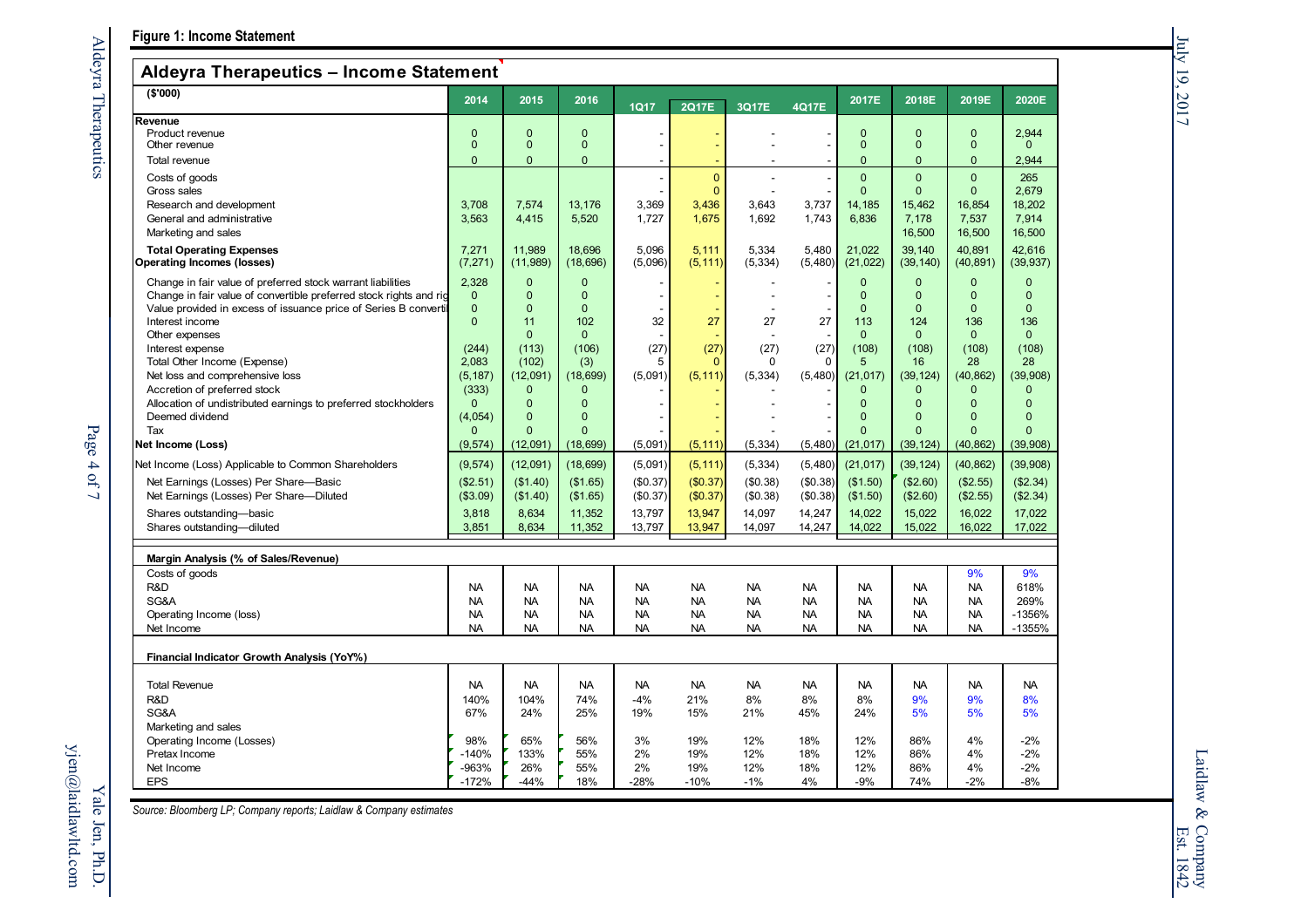## DISCLOSURES:

#### ANALYST CERTIFICATION

The analyst responsible for the content of this report hereby certifies that the views expressed regarding the company or companies and their securities accurately represent his personal views and that no direct or indirect compensation is to be received by the analyst for any specific recommendation or views contained in this report. Neither the author of this report nor any member of his immediate family or household maintains a position in the securities mentioned in this report.

#### EQUITY DISCLOSURES

For the purpose of ratings distributions, regulatory rules require the firm to assign ratings to one of three rating categories (i.e. Strong Buy/Buy-Overweight, Hold, or Underweight/Sell) regardless of a firm's own rating categories. Although the firm's ratings of Buy/Overweight, Hold, or Underweight/Sell most closely correspond to Buy, Hold and Sell, respectively, the meanings are not the same because our ratings are determined on a relative basis against the analyst sector universe of stocks. An analyst's coverage sector is comprised of companies that are engaged in similar business or share similar operating characteristics as the subject company. The analysis sector universe is a sub-sector to the analyst's coverage sector, and is compiled to assist the analyst in determining relative valuations of subject companies. The composition of an analyst's sector universe is subject to change over time as various factors, including changing market conditions occur. Accordingly, the rating assigned to a particular stock represents solely the analyst's view of how that stock will perform over the next 12-months relative to the analyst's sector universe.

#### Additional information available upon request.

 ‡ Laidlaw & Company has received compensation from the subject company for investment banking services in the past 12 months and expects to receive or intends to seek compensation for investment banking services from the company in the next three months.

#### RATINGS INFORMATION



Source: Laidlaw & Company Created by: Blue-Compass.net

| Laidlaw & Company Rating System* |                                                                                      | % of Companies<br><b>Under Coverage</b> | % of Companies for which Laidlaw & Company<br>has performed services for in the last 12 months |                  |  |
|----------------------------------|--------------------------------------------------------------------------------------|-----------------------------------------|------------------------------------------------------------------------------------------------|------------------|--|
|                                  |                                                                                      | <b>With This Rating</b>                 | <b>Investment Banking</b>                                                                      | <b>Brokerage</b> |  |
| <b>Strong Buy</b><br>(SB)        | Expected to significantly outperform the sector over 12<br>months.                   | $0.00\%$                                | $0.00\%$                                                                                       | $0.00\%$         |  |
| Buy(B)                           | Expected to outperform the sector average over 12 months.                            | $62.22\%$                               | 31.11%                                                                                         | $2.22\%$         |  |
| Hold(H)                          | Expected returns to be in line with the sector average over 12<br>months.            | $4.44\%$                                | $0.00\%$                                                                                       | $0.00\%$         |  |
| Sell (S)                         | Returns expected to significantly underperform the sector<br>average over 12 months. | $0.00\%$                                | $0.00\%$                                                                                       | $0.00\%$         |  |

### ADDITIONAL COMPANIES MENTIONED

#### ADDITIONAL DISCLOSURES

As of the date of this report, neither the author of this report nor any member of his immediate family or household maintains an ownership position in the securities of the company (ies) mentioned in this report.

This report does not provide individually tailored investment advice and has been prepared without regard to the individual financial circumstances and objectives of persons who receive it. Laidlaw & Co (UK), Ltd. recommends that investors independently evaluate particular investments and strategies, and encourages investors to seek the advice of a financial adviser. The appropriateness of a particular investment or strategy will depend on an investor's individual circumstances and objectives. The securities, instruments, or strategies discussed in this report may not be suitable for all investors, and certain investors may not be eligible to purchase or participate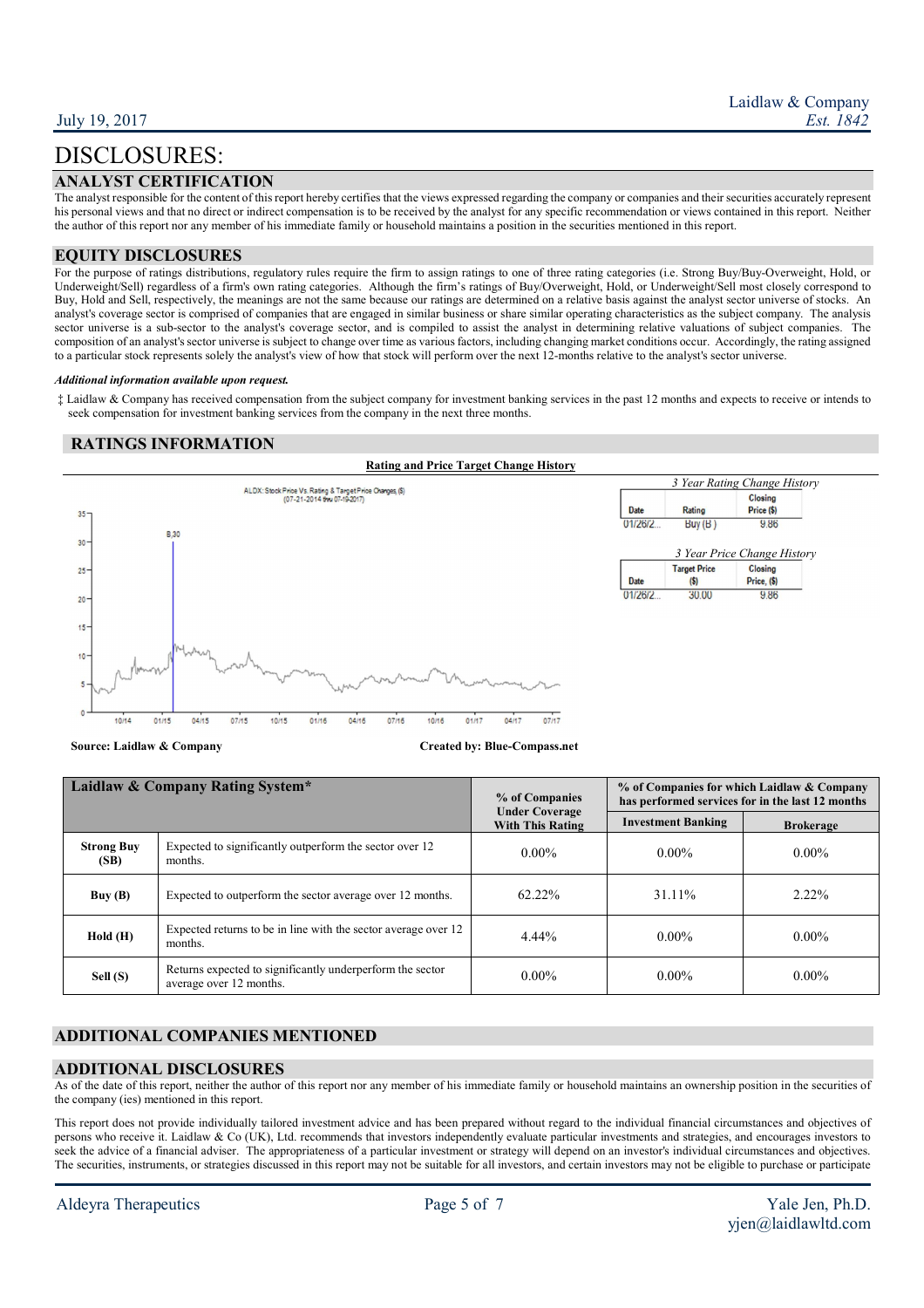#### July 19, 2017

in some or all of them. This report is not an offer to buy or sell or the solicitation of an offer to buy or sell any security/instrument or to participate in any particular trading strategy.

Associated persons of Laidlaw & Co (UK), Ltd not involved in the preparation of this report may have investments in securities/instruments or derivatives of securities/instruments of companies mentioned herein and may trade them in ways different from those discussed in this report. While Laidlaw  $\&$  Co (UK), Ltd., prohibits analysts from receiving any compensation. Bonus or incentive based on specific recommendations for, or view of, a particular company, investors should be aware that any or all of the foregoing, among other things, may give rise to real or potential conflicts of interest.

With the exception of information regarding Laidlaw & Co (UK), Ltd. this report is based on public information. Laidlaw & Co (UK), Ltd makes every effort to use reliable, comprehensive information, but we make no representation that it is accurate or complete and it should not be relied upon as such. Any opinions expressed are subject to change and Laidlaw & Co (UK), Ltd disclaims any obligation to advise you of changes in opinions or information or any discontinuation of coverage of a subject company. Facts and views presented in this report have not been reviewed by, and may not reflect information known to, professionals in other Laidlaw & Co (UK), Ltd business areas. Laidlaw & Co (UK), Ltd associated persons conduct site visits from time to time but are prohibited from accepting payment or reimbursement by the company of travel expenses for such visits. The value of and income from your investments may vary because of changes in interest rates, foreign exchange rates, default rates, prepayment rates, securities/instruments prices. market indexes, operational or financial conditions of companies or other factors. There may be time limitations on the exercise of options or other rights in securities/instruments transactions. Past performance is not necessarily a guide to future performance. Estimates of future performance are based on assumptions that may not be realized. If provided, and unless otherwise stated, the closing price on the cover page is that of the primary exchange for the subject company's securities/instruments.

Any trademarks and service marks contained in this report are the property of their respective owners. Third-party data providers make no warranties or representations of any kind relating to the accuracy, completeness, or timeliness of the data they provide and shall not have liability for any damages of any kind relating to such data. This report or any portion thereof may not be reprinted, sold or redistributed without the written consent of Laidlaw & Co (UK), Ltd. This report is disseminated and available primarily electronically, and, in some cases, in printed form.

The information and opinions in this report were prepared by Laidlaw & Co (UK), Ltd. For important disclosures, please see Laidlaw & Co (UK), Ltd.'s disclosure website at www.Laidlawltd.com, or contact your investment representative or Laidlaw & Co (UK), Ltd at 546 Fifth Ave, 5th Floor, New York, NY 10036 USA.

© 2017 Laidlaw & Co. (UK), Ltd.